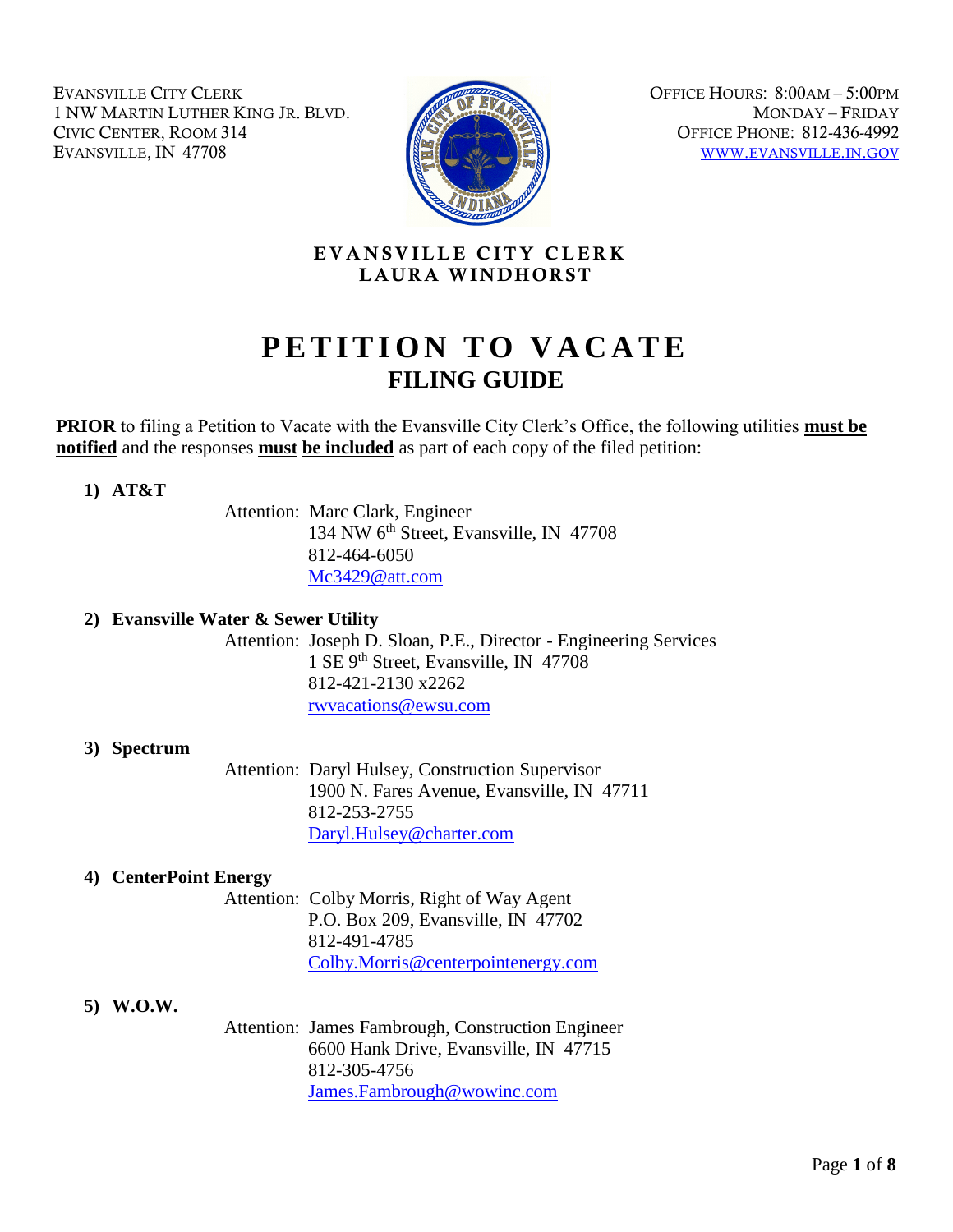**BEFORE** filing with the City Clerk's Office, the following City Departments **must** be notified and the responses **must be included** with each copy of the filed petition:

## **1) Area Plan Commission**

**Attention:** John Ansbro, AICP, Senior Planner Rm. 312, 1 NW Martin Luther King, Jr. Blvd., Evansville, IN 47708 [jansbro@evansvilleapc.com](mailto:jansbro@evansvilleapc.com) 812-435-5226

# **2) City Engineer's Office**

**Attention:** Brent A. Schmitt, P.E., City Engineer Rm. 321, 1 NW Martin Luther King, Jr. Blvd., Evansville, IN 47708 [baschmitt@evansville.in.gov](mailto:baschmitt@evansville.in.gov) 812-436-4990

#### **3) Department of Transportation and Services**

**Attention:** Charles Farmer, Supervisor, Traffic Engineering 1304 Waterworks Road, Evansville, IN 47713 [cmfarmer@evansville.in.gov](mailto:cmfarmer@evansville.in.gov) 812-435-6003

#### **4) Evansville Fire Department**

**Attention:** Greg Main, Chief Fire Marshall 550 SE 8<sup>th</sup> St., Evansville, IN 47713 [gmain@evansvillefiredepartment.com](mailto:gmain@evansvillefiredepartment.com) 812-436-4464

#### **5) Evansville Police Department**

**Attention:** Lt. Brent Hoover, South Sector Patrol Commander 15 NW Martin Luther King, Jr. Blvd., Evansville, IN 47708 [bhoover@evansvillepolice.com](mailto:bhoover@evansvillepolice.com) 812-436-4952

## **6) Evansville Metropolitan Planning Organization**

**Attention:** Laura Lamb, Chief Transportation Engineer Rm. 316, 1 NW Martin Luther King, Jr. Blvd., Evansville, IN 47708 [llamb@evansvillempo.com](mailto:llamb@evansvillempo.com) 812-436-7833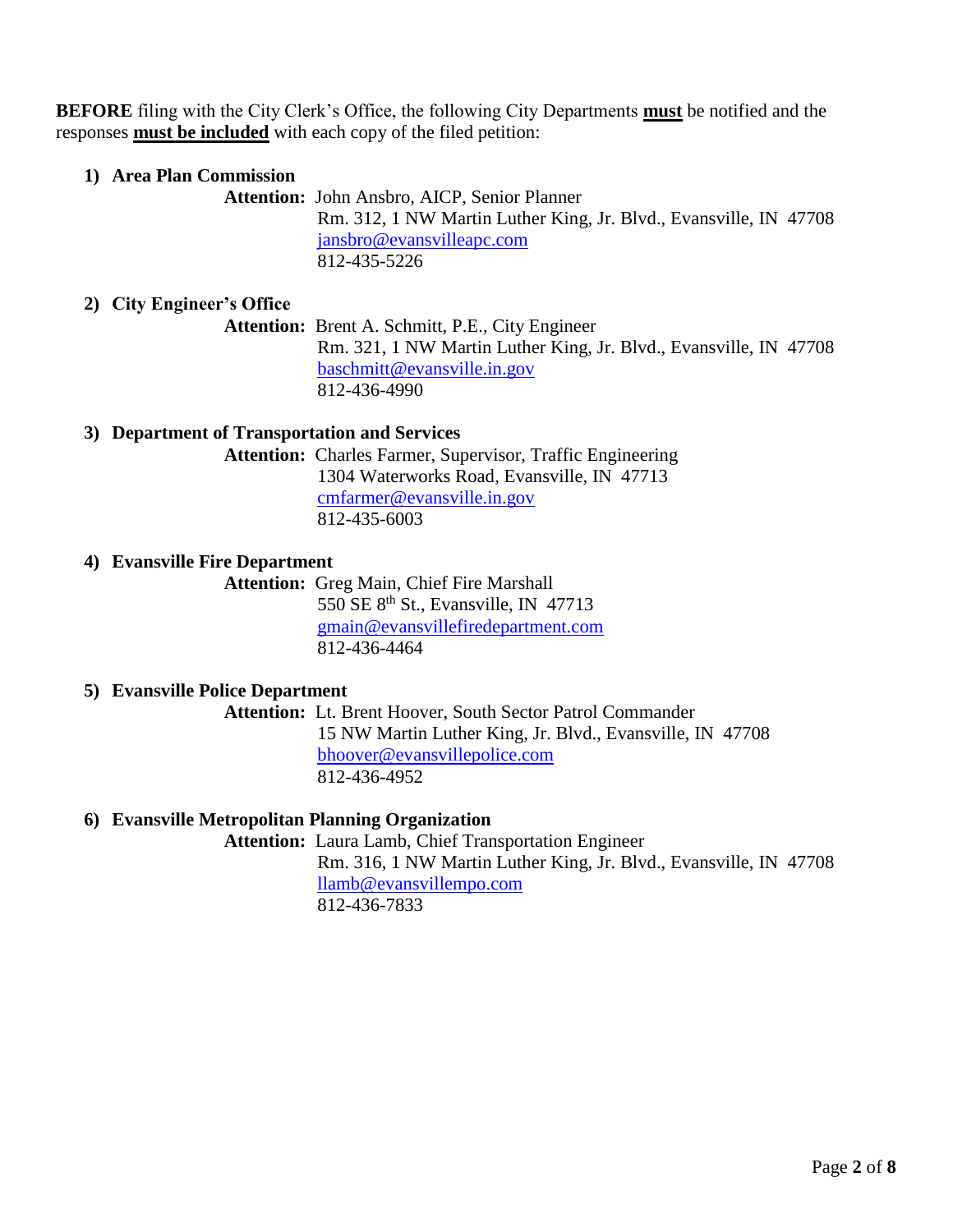**ONCE** all responses are collected, prepare the Ordinance & Petition according to Evansville Municipal Code 12.05.450.

Your Ordinance & Petition to Vacate along with all 11 responses must be reviewed and approved by the City's Corporate Counsel:

# **Marco DeLucio By Mail:** 20 NW First Street, Evansville, IN 47708 **By Email:** [mdelucio@zsws.com,](mailto:mdelucio@zsws.com)

**AFTER** obtaining approval of Corporate Counsel, you will need to have the following items to formally file with the Evansville City Clerk:

- **1. 3 COPIES (unstapled)** of the entire packet which should include the following:
	- ➢ **3 CERTIFIED CHECKS – made payable to the following:**
		- o **Evansville Courier Co**. \$396 (legal notice fee)
		- o **County Recorder** \$25 (recording fee)
		- o **City Clerk** \$100 (filing fee)

## ➢ **2 NOTICES:**

- o **Notice by certified mail** to landowners whose land lies within 200 ft. of the property to be vacated, and to each registered neighborhood association whose boundaries lie within 200 feet of the property to be vacated with **pre-addressed envelopes** and **preaddressed return receipts** for certified mail returnable to the City Clerk with proper postage affixed
- o **Notice by publication** for one-time legal ad publication in the newspaper

#### ➢ **5 UTILITY LETTERS (as described above)**

- o **AT&T**
- o **CENTERPOINT ENERGY**
- o **EVANSVILLE WATER AND SEWER DEPARTMENT**
- o **SPECTRUM**
- o **W.O.W.**

#### ➢ **6 EVANSVILLE CITY DEPARTMENT LETTERS (as described above)**

- o **AREA PLAN COMMISSION**
- o **CITY ENGINEER**
- o **DEPARTMENT OF TRANSPORTATION & SERVICES**
- o **EVANSVILLE FIRE DEPARTMENT**
- o **EVANSVILLE METROPOLITAN PLANNING ORGANIZATION**
- o **EVANSVILLE POLICE DEPARTMENT**

### ➢ **ORDINANCE & PETITION TO VACATE**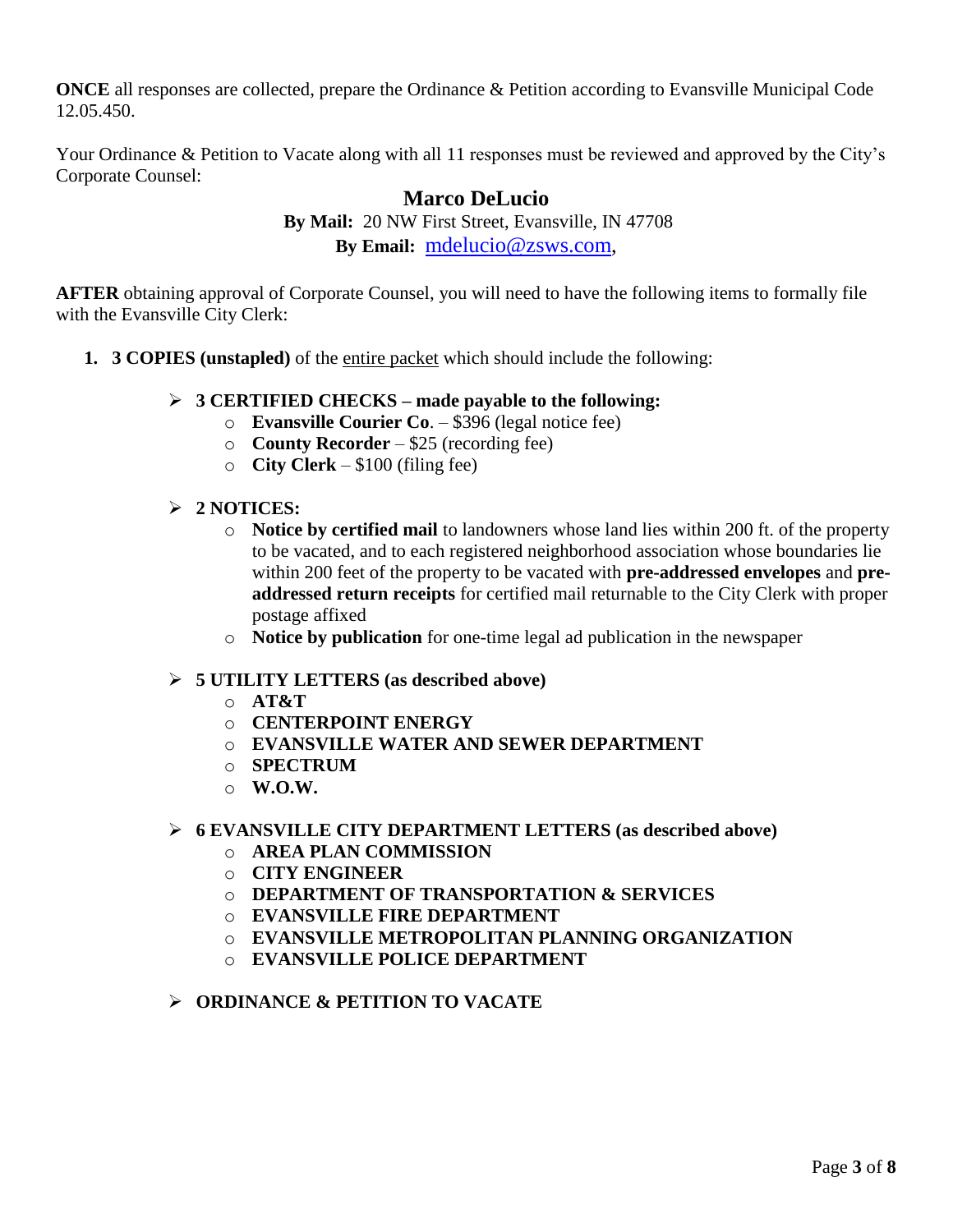# **12.05.450 Petition to Vacate**

(A) Persons who own or are interested in any lots or parts of lots within the City, and want to vacate all or part of a public way or public place in or contiguous to those lots or parts of lots within the City, may file a petition for vacation with the Common Council of the City.

(B) Persons desiring such vacation must file with the Common Council no later than seven days prior to the first reading on the vacation ordinance a sworn petition containing the following:

(1) The name and address of the applicant, including the following:

(a) If an individual, whether the individual is acting for only himself or in a representative capacity for any other person.

(b) If a partnership, the names of all of the partners.

(c) If a corporation, the names of the officers and directors, the principal place of business, and the state in which incorporated.

(d) If any other legal entity, the names and addresses of the legal holders of title.

(2) The circumstances of the case.

(3) A legal description of the property proposed to be vacated, to include the common known address, signed and certified by a land surveyor registered by the State of Indiana.

(4) The correct names, addresses, and zip codes of all owners of land within 200 feet of the property proposed to be vacated.

(5) A location map and site plan showing existing conditions and public way or public place marked "to be vacated" on the map.

(6) A statement as to whether the Water and Sewer Utility of the City of Evansville, Indiana, or any other public utility desire to retain an easement within the area to be vacated, and if so, a legal description of said easement.

(7) An attachment to the petition from the Traffic Engineer and the Fire Department of the City of Evansville concerning the effect of such vacation on traffic flow, accessibility of emergency equipment, and any other matter concerning public safety.

(C) At the time of the filing of the petition, the person desiring such vacation shall file a completed vacation ordinance, the form of which is set forth in EMC [12.05.470](http://www.codepublishing.com/in/evansville/html/Evansville12/Evansville1205.html#12.05.470) with a location map and site plan attached.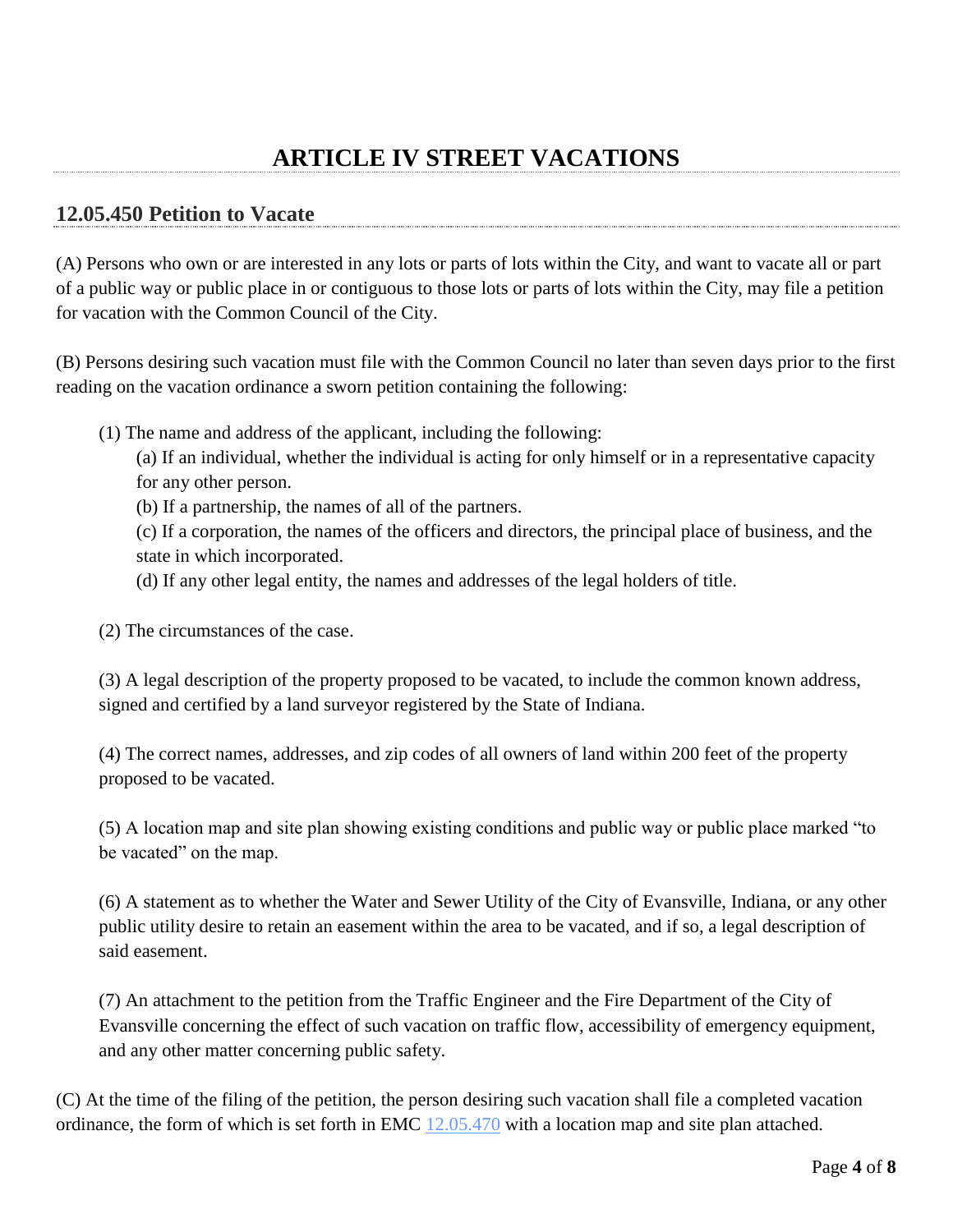(D) At the time of the filing of the petition, the person desiring such vacation shall provide the City Clerk with two certified checks in sufficient amounts to pay for the costs of publication in the City newspapers and for the costs of recording. The checks shall be made out in the proper amounts to "The Evansville Courier Co." and the County Recorder. Further, at the time of the filing of the petition, the person desiring the vacation shall provide the City Clerk with a filing fee of \$100.00 payable by certified check to the City Clerk.

(E) All petitions and ordinances shall be filed along with **2 copies** on letter size (8 ½" x 11") paper with the Ordinance as the first document and the Petition as the second document.

(F) At the time the ordinance and petition are filed, the applicant shall also supply the City Clerk with notices to landowners whose land lies within 200 feet of the property to be vacated, and to each registered neighborhood association, pursuant to EM[C2.108.060,](http://www.codepublishing.com/in/evansville/html/Evansville02/Evansville02108.html#2.108.060) whose boundaries lie within 200 feet of the property to be vacated, the form of the notice being set forth in EM[C12.05.460](http://www.codepublishing.com/in/evansville/html/Evansville12/Evansville1205.html#12.05.460) with pre-addressed envelopes and pre-addressed return receipts for certified mail returnable to the City Clerk with proper postage affixed.

[Ord. G-98-14, passed 6-8-98; Ord. G-91-2, passed 1-30-91; Ord. G-89-3, passed 1-31-89; Ord. G-89-24, passed 6-14-89; Ord. G-86-13, passed 4-21-86; Ord. G-85-72, passed 12-16-85; Ord. F-84-39, passed 7-23-84; Ord. G-81-51, passed 10-26-81. 1962 Code, Art. 5, Ch. 3, § 1; 1982 Code § 96.70; 1983 Code § 9.96.70.]

# **12.05.460 Notice**

(A) The City Clerk shall give notice of the petition and of the time and place of the hearing, the form of which is set forth below, by publication one time in a newspaper of general circulation in the City at least 10 days before the public hearing.

(B) In addition, the City Clerk shall give notice of the petition and of the time and place of the hearing by certified mail to landowners whose land lies within 200 feet of the property proposed to be vacated, the notice to be mailed at least 10 days prior to the date of the public hearing.

(C) The notice by publication shall be substantially as follows:

# **NOTICE OF A PUBLIC HEARING REGARDING THE VACATION OF**

The purpose of this hearing is for the consideration of the vacation of the following public way or public place:

(Insert the description of the property; legally and commonly)

The public hearing on the proposed action will be held on the \_\_\_\_\_\_ day of \_\_\_\_\_\_\_\_\_, 20\_\_\_, at 5:30pm in Room 301, of the Civic Center Complex, Evansville, Indiana.

\_\_\_\_\_\_\_\_\_\_\_\_\_\_\_\_\_\_\_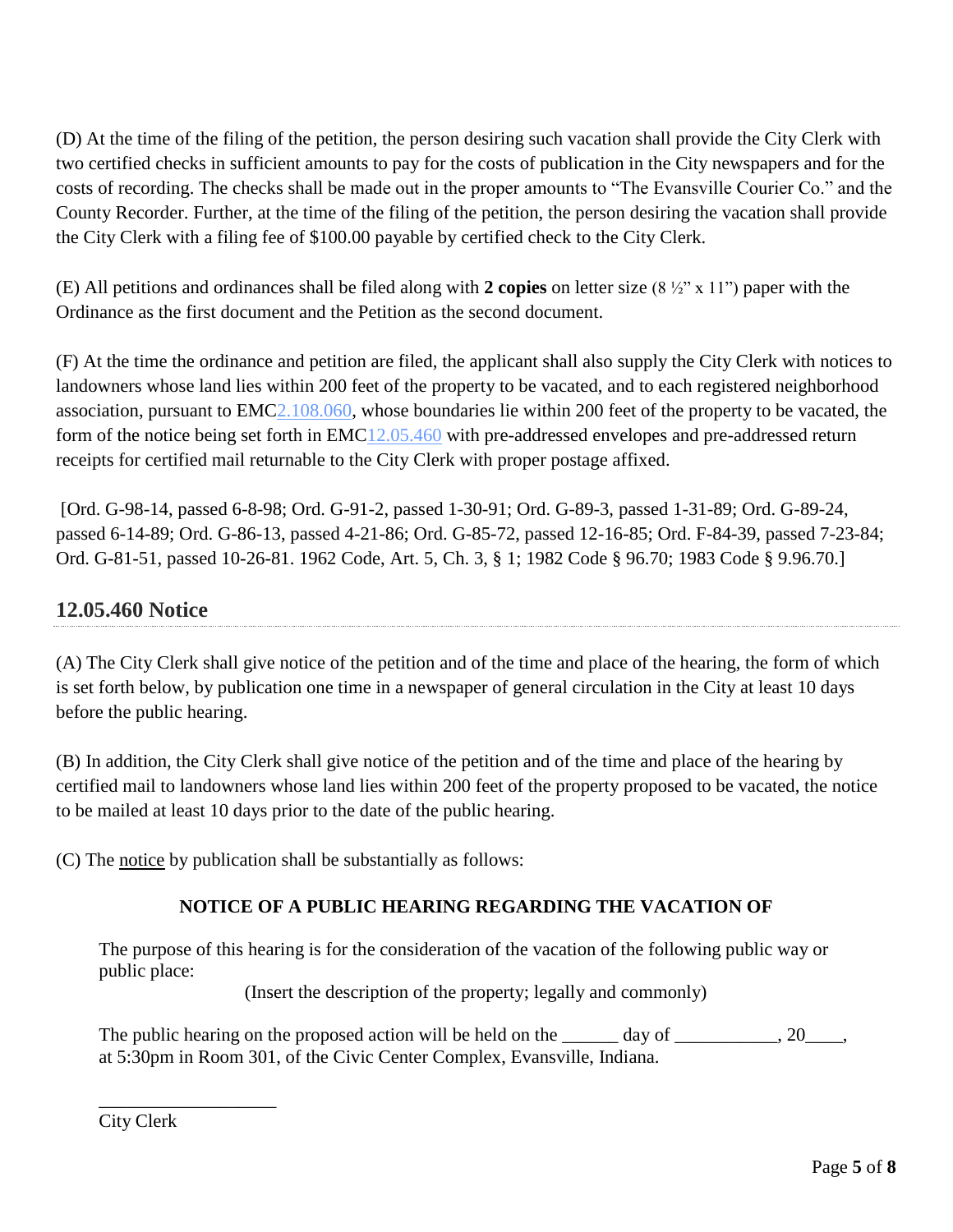(D) The notice by certified mail shall be substantially as follows:

To Whom It May Concern:

Persons owning or having an interest in any lots or parts of lots contiguous to a public way or public place commonly referred to as \_\_\_\_\_\_\_\_\_\_\_\_\_\_\_\_\_\_\_\_\_\_\_\_\_\_\_\_\_\_ have petitioned the Common Council of the City of Evansville to vacate the aforesaid public way or public place. It is required by law that a public hearing be held regarding this vacation, at which time any person aggrieved by the proposed vacation may object on the basis of certain grounds which are set forth in Indiana Code 36-7-3-13. The public hearing on this proposed action will be held on the \_\_\_\_\_\_\_\_ day of \_\_\_\_\_\_\_\_\_\_\_\_\_, 20\_\_\_\_, at 5:30pm in Room 301, of the Civic Center Complex, Evansville, Indiana.

City Clerk

[Ord. G-86-13, passed 4-21-86; Ord. G-81-51, passed 10-26-81. 1962 Code, Art. 5, Ch. 3, § 2; 1982 Code § 96.71; 1983 Code § 9.96.71.]

# **12.05.470 Public Hearing**

\_\_\_\_\_\_\_\_\_\_\_\_\_\_\_\_\_\_\_

(A) The Common Council of the City shall hold a public hearing on the petition within 30 days of the receipt of the petition. The public hearing is subject to the State Open Door Law (see IC [5-14-1.5-1](http://www.codepublishing.com/cgi-bin/ic.pl?cite=5-14-1.5-1) et seq.). At the public hearing, any person aggrieved by a proposed vacation may object to that vacation on one of the below grounds:

(1) The vacation would hinder the growth or orderly development of the unit or neighborhood in which it is located or to which it is contiguous.

(2) The vacation would make access to the lands of the aggrieved person by means of public way difficult or inconvenient.

(3) The vacation would hinder the public's access to a church, school, or other building or place.

(4) The vacation would hinder the use of a public way by the neighborhood in which it is located or to which it is contiguous.

(B) At the time of the public hearing, the City Clerk shall provide proof of publication from the Evansville Printing Corporation and the return receipts from the certified mail notice which was sent to abutting landowners. The person desiring the vacation shall explain any unreturned receipts.

(C) After the public hearing and vote, the Common Council may by ordinance vacate the public way or place.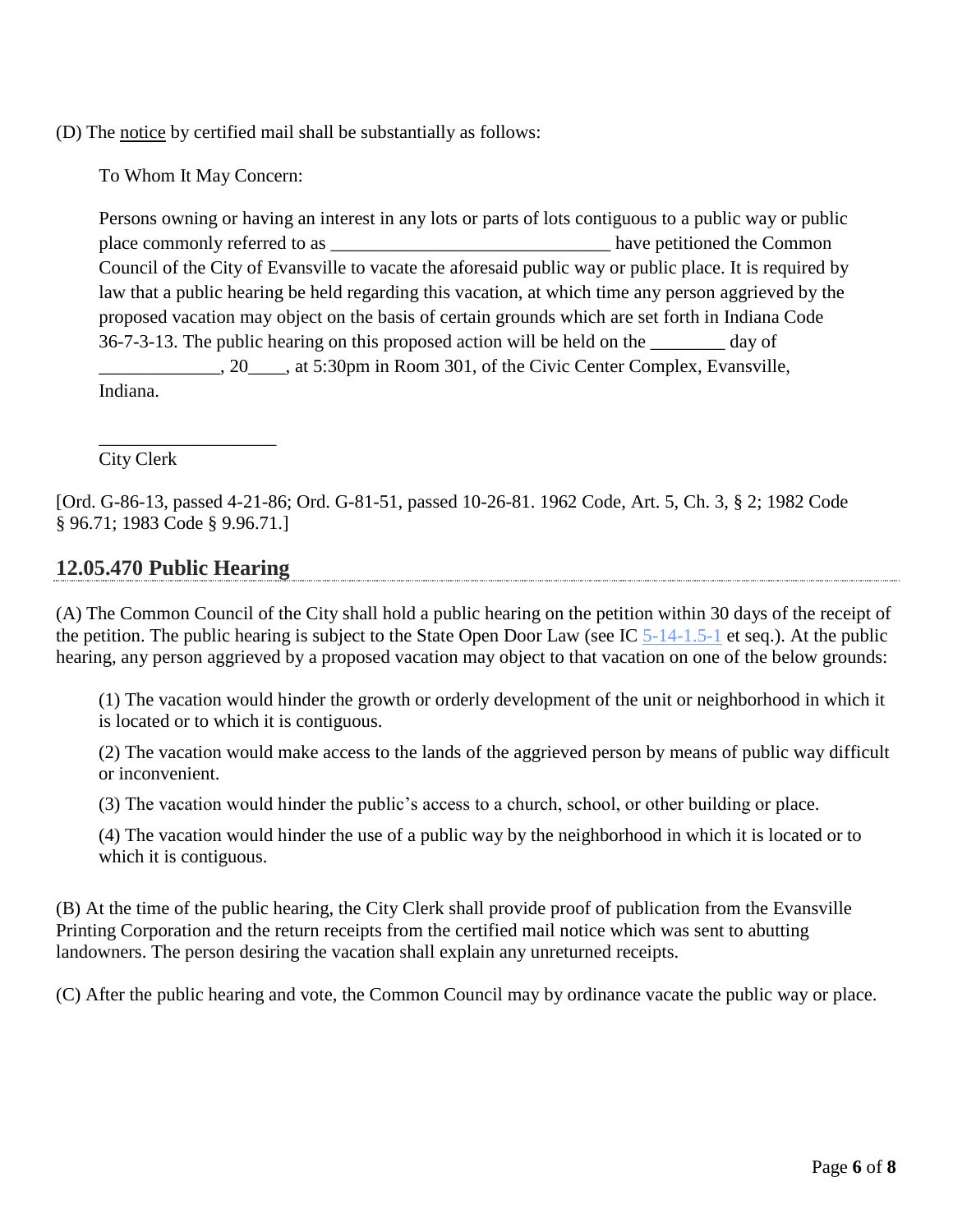(D) The Ordinance of vacation shall, omitting formal parts, be substantially as follows:

**Ordinance No. G- \_\_\_\_\_\_\_\_ Introduced By: \_\_\_\_\_\_\_\_\_\_\_\_\_\_**

 **Committee: Public Works**

AN ORDINANCE TO VACATE CERTAIN PUBLIC WAYS OR PUBLIC PLACES WITHIN THE CITY OF EVANSVILLE, INDIANA, COMMONLY KNOWN AS:

BE IT ORDAINED by the Common Council of the City of Evansville, Indiana, as follows, to-wit:

\_\_\_\_\_\_\_\_\_\_\_\_\_\_\_\_\_\_\_\_\_\_\_\_\_\_\_\_\_\_\_\_\_\_\_\_\_\_\_\_\_\_\_\_\_\_\_\_\_\_\_\_\_\_\_\_\_\_\_\_\_\_\_\_\_\_

**Section I**. That pursuant to EMC [12.05.450,](http://www.codepublishing.com/in/evansville/html/Evansville12/Evansville1205.html#12.05.450) a sworn petition was presented to the Common Council of the City of Evansville, requesting that the public place or public way described in Section III below be vacated by the City of Evansville.

**Section II**. That after due and proper notice a timely public hearing was convened by the Common Council, at which time all interested persons were permitted to address the Common Council regarding said vacation.

**Section III**. That the Common Council of the City of Evansville, after due investigation and consideration has determined that the nature and extent of the public use and the public interest to be subserved is such as to warrant the vacation of that part of the public way or public place described as follows, and further indicated by the words "To Be Vacated" on the drawing hereto attached, which is made a part of this Ordinance.

> \_\_\_\_\_\_\_\_\_\_\_\_\_\_\_\_\_\_\_\_\_\_\_\_\_\_\_\_\_\_\_\_\_\_\_\_\_\_\_\_\_\_\_\_\_\_\_\_\_\_\_\_\_\_\_\_ (here insert legal and common description)

\_\_\_\_\_\_\_\_\_\_\_\_\_\_\_\_\_\_\_\_\_\_\_

**Section IV**. That the vacation of said public way or public place described in Section III above, is subject to an easement in favor of (herein designate Water and Sewer Utility of the City of Evansville, Indiana and such other public utilities as are requesting an easement), said easement is more particularly described as follows: (Note: Omit in total or in part if inapplicable)

(Here Insert Easement Description)

Therefore, the Common Council of the City of Evansville, Indiana, does hereby find the abovedescribed public way or public place is no longer required for public use and the public interest will be served by such vacation, and the Common Council of the City of Evansville does hereby vacate that portion of the public way or public place described in Section III above subject to the terms and conditions as stated in this Ordinance.

(E) Upon passage of the ordinance of vacation, the City Clerk shall furnish a copy of the ordinance to the County Recorder for recording and to the County Auditor.

[Ord. G-89-17, passed 10-25-89; Ord. G-83-38, passed 10-3-83; Ord. G-81-51, passed 10-26-81. 1962 Code, Art. 5, Ch. 3, § 3; 1982 Code § 96.72; 1983 Code § 9.96.72.]